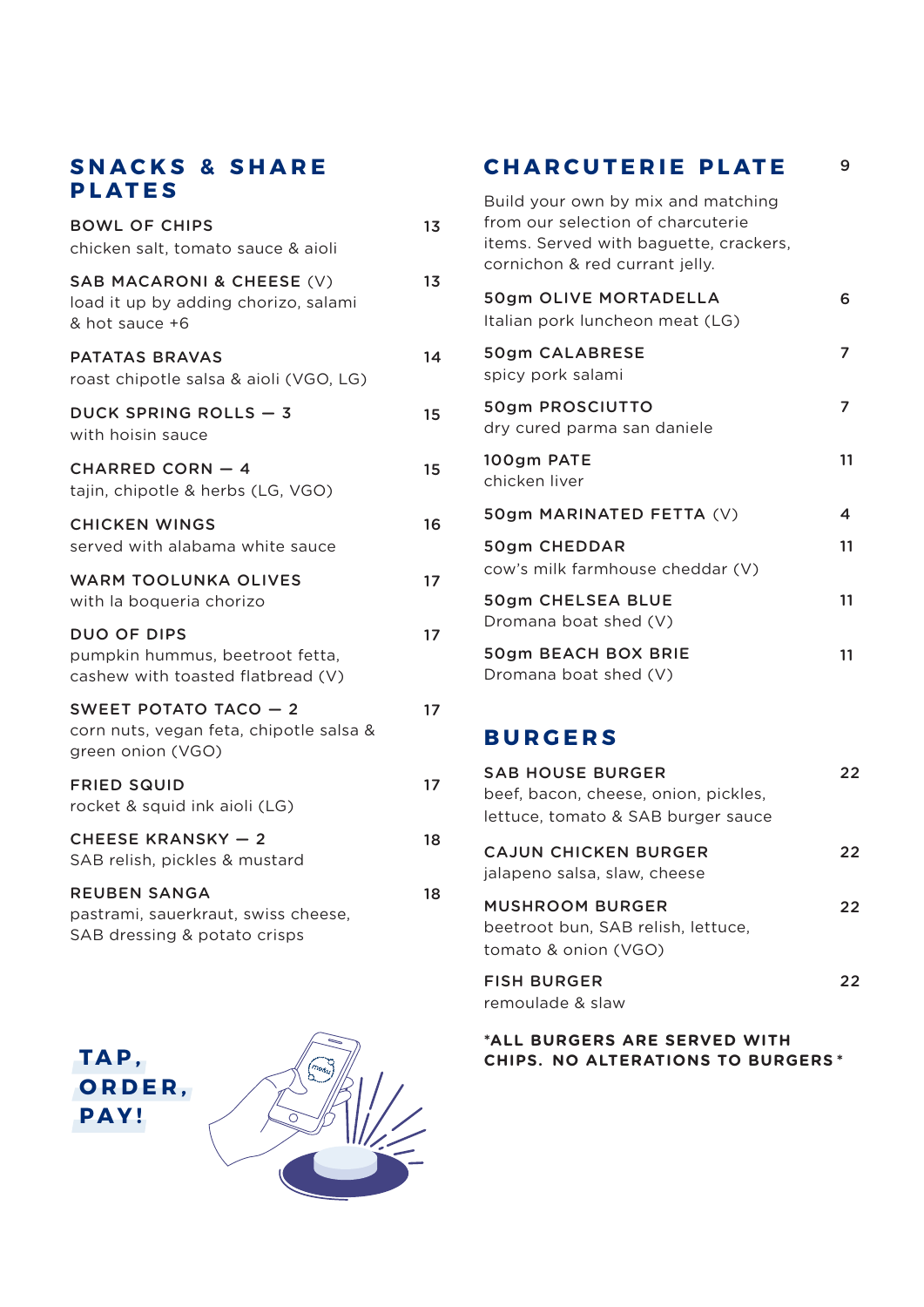## **PIZZAS**

Our pizzas are prepared and cooked to order from our pizza kitchen and will arrive at your table as soon as they are ready. No half and half.

#### **GLUTEN FREE BASES +4 VEGAN CHEESE +4**

| <b>GARLIC &amp; CHEESE PIZZA</b><br>confit garlic, house cheese mix, parmesian<br>& oregano                                        | 18 |
|------------------------------------------------------------------------------------------------------------------------------------|----|
| MORTADELLA (HOT $\ddot{\mathcal{O}}$ )<br>san marzano, tomato, mozzarella, olive<br>mortadella, artichoke & calabrian chilli sauce | 22 |
| <b>HAM &amp; PINEAPPLE</b><br>san marzano tomato, ham, pineapple &<br>house cheese mix                                             | 23 |
| CALABRESE<br>san marzano tomato, fire roasted peppers,<br>salami, parmesan, olives & evoo                                          | 25 |
| <b>NAPOLI</b><br>san marzano tomato, basil, olive paste,<br>buffalo mozzarella, anchovies & capers                                 | 25 |
| PUMPKIN & ZUCCHINI (V)<br>white base, red onion, herbed goat's<br>cheese & pinenuts                                                | 25 |
| <b>QUATTRO FORMAGGIO</b><br>san marzano tomato, mozzarella, parmesian,<br>taleggio, house cheese mix & basil                       | 25 |
| O.G.<br>san marzano tomato, pork & fennel<br>sausage, mozzarella & basil                                                           | 25 |
| MUSHROOM (V)<br>white base, swiss brown mushrooms,<br>caramelised onion, taleggio, spinach<br>& truffle oil                        | 26 |
| <b>PRAWN &amp; ZUCCHINI</b><br>san marzano tomato, chilli, basil &<br>cherry tomatoes                                              | 28 |
| <b>PROSCIUTTO &amp; BUFFALO</b><br>san marzano tomato, buffalo mozzarella,<br>prosciutto, rocket & evoo                            | 28 |

# **SALADS**

GREEN TEA SOBA NOODLE SALAD radish, edamame, pickled ginger, chilli sprinkle, cucumber & roasted sesame dressing (VGO) FRIED TOFU BUDDHA BOWL rice, beetroot, cucumber, edamame, carrot, puffed quinoa with a seasame & peanut sauce 20 22

**ADD CHICKEN +6**

(VGO)

### **SOMETHING SWEET**

| SAB CRÈME BRÛLÉE<br>vanilla bean custard topped with<br>caramelised sugar           | 13. |
|-------------------------------------------------------------------------------------|-----|
| STICKY DATE PUDDING<br>caramel sauce & vanilla ice cream                            | 13  |
| <b>CHOCOLATE BUDINO</b><br>soft-centered chocolate pudding with<br>raspberry sorbet | 13  |
| SCOOP OF ICE CREAM WITH<br><b>CHOCOLATE TOPPING</b>                                 |     |
| One scoop<br>Two scoops                                                             |     |

### **KIDS**

| <b>BATTERED FISH &amp; CHIPS</b>   | 13. |
|------------------------------------|-----|
| <b>CHICKEN SALAD (LG)</b>          | 13  |
| CHEESE BURGER SLIDER WITH CHIPS    | 13. |
| <b>CHICKEN NUGGETS &amp; CHIPS</b> | 13  |
| HAM, CHEESE & PINEAPPLE PIZZA      | 13  |
| MARGHERITA PIZZA                   | 13. |

LG - Low Gluten | V - Vegetarian VGO - Vegan Option (on request)

 Although all care is taken in our kitchen, we are unable to guarantee that dishes are completely free of residual nuts, nut oils, fish or gluten. Please advise staff of allergies.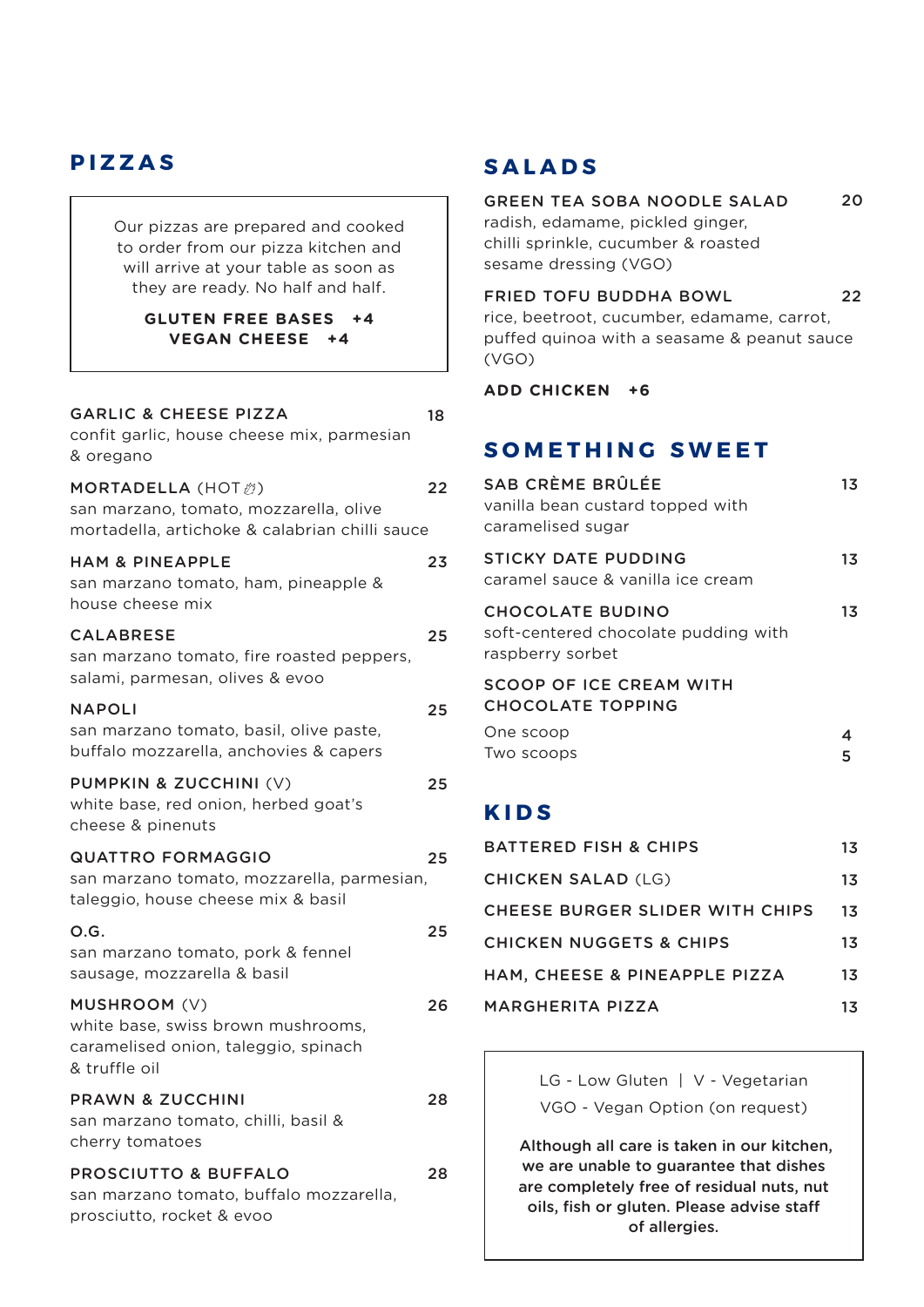# **B E E R**



## $(1)$  THE STRAPPER | AUSTRALIAN LAGER  $\odot$  300mL / 7.3 | 500mL / 11.5

A unique South East Australian draught lager style of soft bitterness & fruity fresh flavour, brewed with heirloom Australian barley & hop varieties. ABV: 5.0%



### $(2)$  RACE DAY | PILSNER  $\bigodot$  300mL / 7.3 | 500mL / 11.5

A smooth and crisp modern style pilsner brewed with Saaz hops for herbal and floral aromas.

ABV: 5.0%



### $(3)$  BOX 54 | GOLDEN ALE  $\odot$  300mL / 7.3 | 500mL / 11.5

A summer style ale that is fresh and full of flavour. Brewed exclusively with Galaxy hops for bright tropical flavours and wheat malt for extra body. ABV: 4.6%



#### $(4)$  6 FURLONGS | PALE ALE  $\odot$  300mL / 7.3 | 500mL / 11.5

A modern style pale ale crafted for drinkers of today. This well-balanced ale is loaded with fresh aromatic hops and flavoursome crystal malts. ABV: 5.2%



#### THE FARRIER | IPA 300mL / 8.3 | 500mL / 13

Simply bursting in big fresh tropical flavours, this IPA is lively and bold. A well-balanced beer to freshen up the taste buds. ABV: 6.4%



#### THE APPRENTICE | SESSION ALE 300mL / 6.3 | 500mL / 10

A full bodied session ale brewed with rich toffee malts and aromatic hops, loaded with citrus and pine. ABV: 3.5%



#### EL CHARRO | MEXICAN LAGER 300mL / 7.3 | 500mL / 11.5

This mucho refreshing mexican lager has been brewed with corn, rice, agave, lime and sea salt for a zingy crisp finish. ABV: 4.5%



#### BARRIER TRIALS

Like any good horse, our beers need to be trialled. Please ask our staff for current specialty beers available on tap only.

# **CIDER**



#### HOME TRACK | APPLE CIDER 300mL / 7.3 | 500mL / 11.5

Home Track Apple Cider is a crisp and refreshing apple cider blended with 10 different English heritage apple varieties. Some notable varieties include; Bulmers, Golden Harvey and Yarlington Mill. ABV: 4.6%